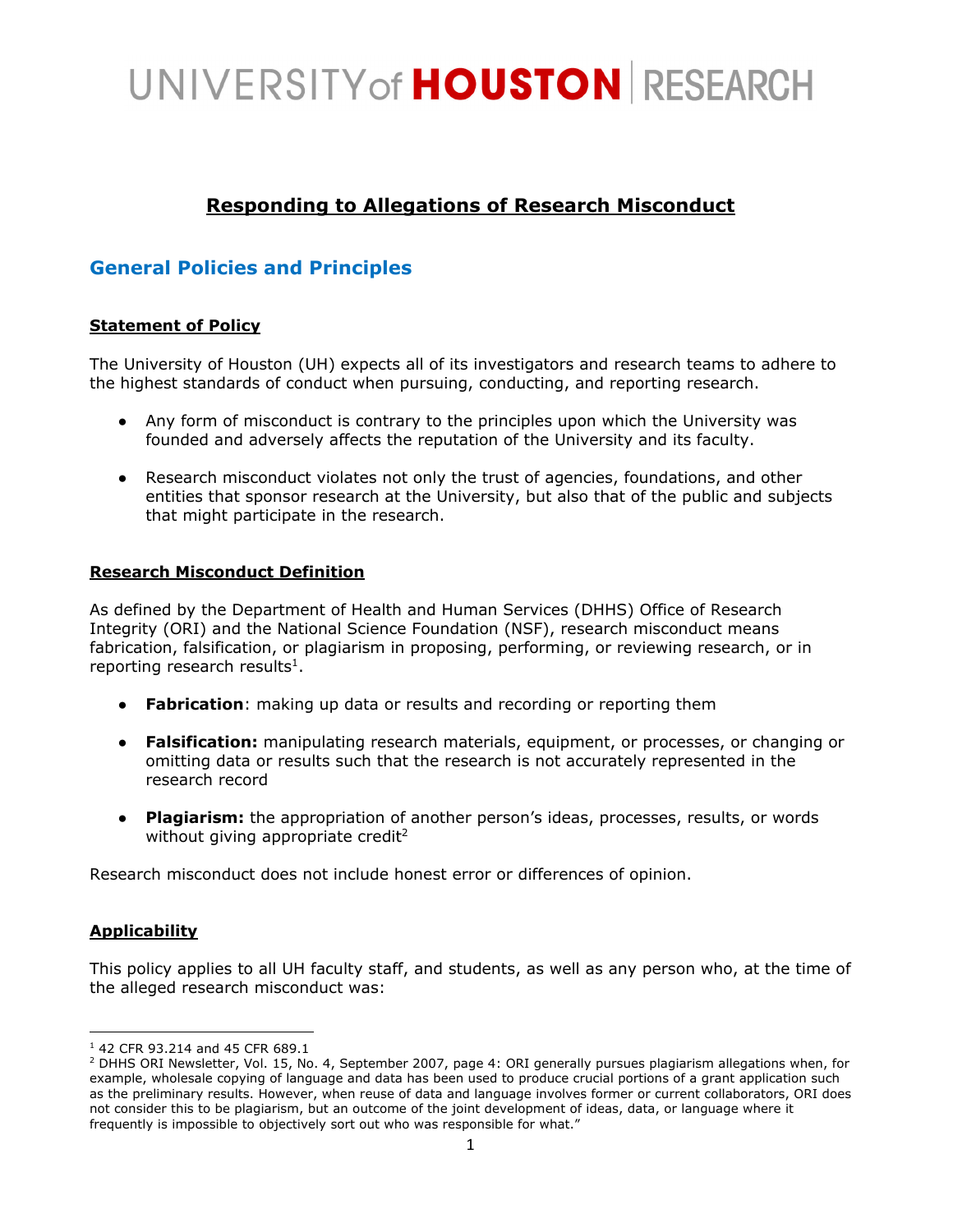- $\bullet$  Employed by,
- An agent of, or
- Affiliated by contract or agreement with the University of Houston<sup>3</sup>

The Research Integrity Officer and/or designee will determine the policies and guidelines applicable to the alleged research misconduct and will apply UH policy and the sponsoring agency requirements accordingly:

- Public Health Service (PHS) research requirements contained in 42 CFR 93
- National Science Foundation (NSF) described in Section 930 of the NSF Grant Policy Manual
- Department of Defense (DoD) described in the Instruction 3210.7
- All other funding sources the terms of the funding source guidelines as well as UH policy
- Unfunded research UH policy

#### *This policy does not apply to authorship or collaboration disputes, which are to be addressed under current UH grievance policy and procedures:*

- Faculty: Faculty Handbook
- Staff: MAPP 02.04.01
- Students: College-specific policies

#### **Time Limitations on Alleged Research Misconduct**

- For PHS funded research In most cases, this policy does not apply to alleged research misconduct that occurred more than six years before the allegation was received by UH or PHS. There are, however, three exceptions under 42 CFR  $93.105(b)^4$ .
- For NSF research<sup>5</sup> There are no time limitations. This policy applies to all research, including proposals submitted to NSF in all fields of science, engineering, mathematics and education and results from such proposals, regardless of the date of alleged misconduct.
- For all other research There are time limitations. Unless stated otherwise in funding source guidelines, this policy does not apply to alleged research misconduct that occurred more than six years before the allegation was received by UH.

<sup>3 42</sup> CFR 93.214

<sup>4 42</sup> CFR 93.105(b) (1) **Subsequent use exception.** The respondent continues or renews any incident of alleged research misconduct that occurred before the six-year limitation through the citation, republication or other use for the potential benefit of the respondent of the research record that is alleged to have been fabricated, falsified, or plagiarized. (2) **Health or safety of the public exception**. If ORI or the institution, following consultation with ORI, determines that the alleged misconduct, if it occurred, would possibly have a substantial adverse effect on the health or safety of the public. (3) **''Grandfather'' exception**. If HHS or an institution received the allegation of research misconduct before the effective date of this part.

<sup>5</sup> For NSF Research – in addition to these definitions, prior to April 17th, 2002, *Misconduct* also includes: Fabrication, falsification, plagiarism, or other serious deviation from accepted practices in proposing, carrying out, or reporting results from activities funded by NSF; or retaliation of any kind against a person who reported or provided information about suspected or alleged misconduct and who has not acted in bad faith.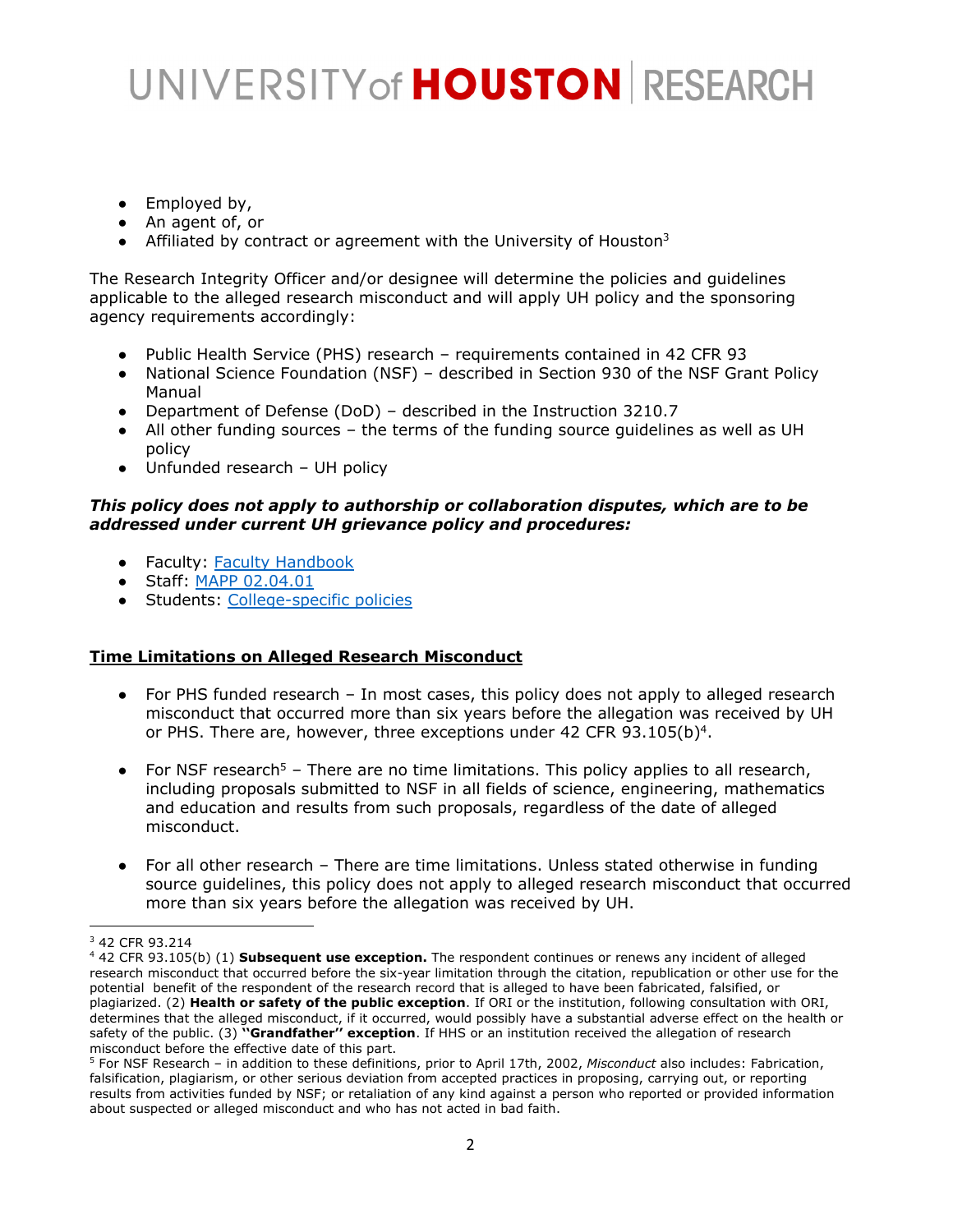### **Research Activities Covered under this Policy**

PHS<sup>6</sup>:

- Biomedical or behavioral research
- Research training
- Activities related to the research or research training (such as the operation of tissue and data banks and the dissemination of research information)
- Applications or proposals for PHS support for biomedical or behavioral research, research training or activities related to that research or research training
- Plagiarism of research records produced in the course of PHS-supported research, research training or activities related to that research or research training. Note: This includes any research:
	- o Proposed, performed, reviewed, reported
	- o Records generated from that research (regardless of whether an application or proposal for PHS funds resulted in a grant, contract, cooperative agreement, or other form of PHS support)

#### $NSF^7$ :

Any research, including proposals submitted to NSF in all fields of science, engineering, mathematics, education, and the results from such proposals.

### Do<sub>D</sub><sup>8</sup>:

 All basic, applied, and demonstration research in all fields of science, engineering, and mathematics. This includes, but is not limited to, research in economics, education, linguistics, medicine, psychology, physical sciences, social sciences, statistics, and research involving human subjects or animals regardless of the funding appropriation used to support it. [insert footnote below]

Funded from other sources or not funded:

- Biomedical or behavioral research
- Activities related to the research or research training (such as the operation of tissue and data banks and the dissemination of research information)
- Applications or proposals for funding support for biomedical or behavioral research
- Plagiarism of research records

### **Roles and Responsibilities**

 **Deciding Official (DO):** the institutional official who makes final determinations on allegations of research misconduct and any institutional administrative actions. The Deciding Official shall have no direct prior involvement in the institution's inquiry, investigation, or allegation assessment. The Deciding Official is the President of the

<sup>6 42</sup> CFR 93.102

 $745$  CFR 689.1(4)

<sup>8</sup> DoDI 3210.07, E2.1.8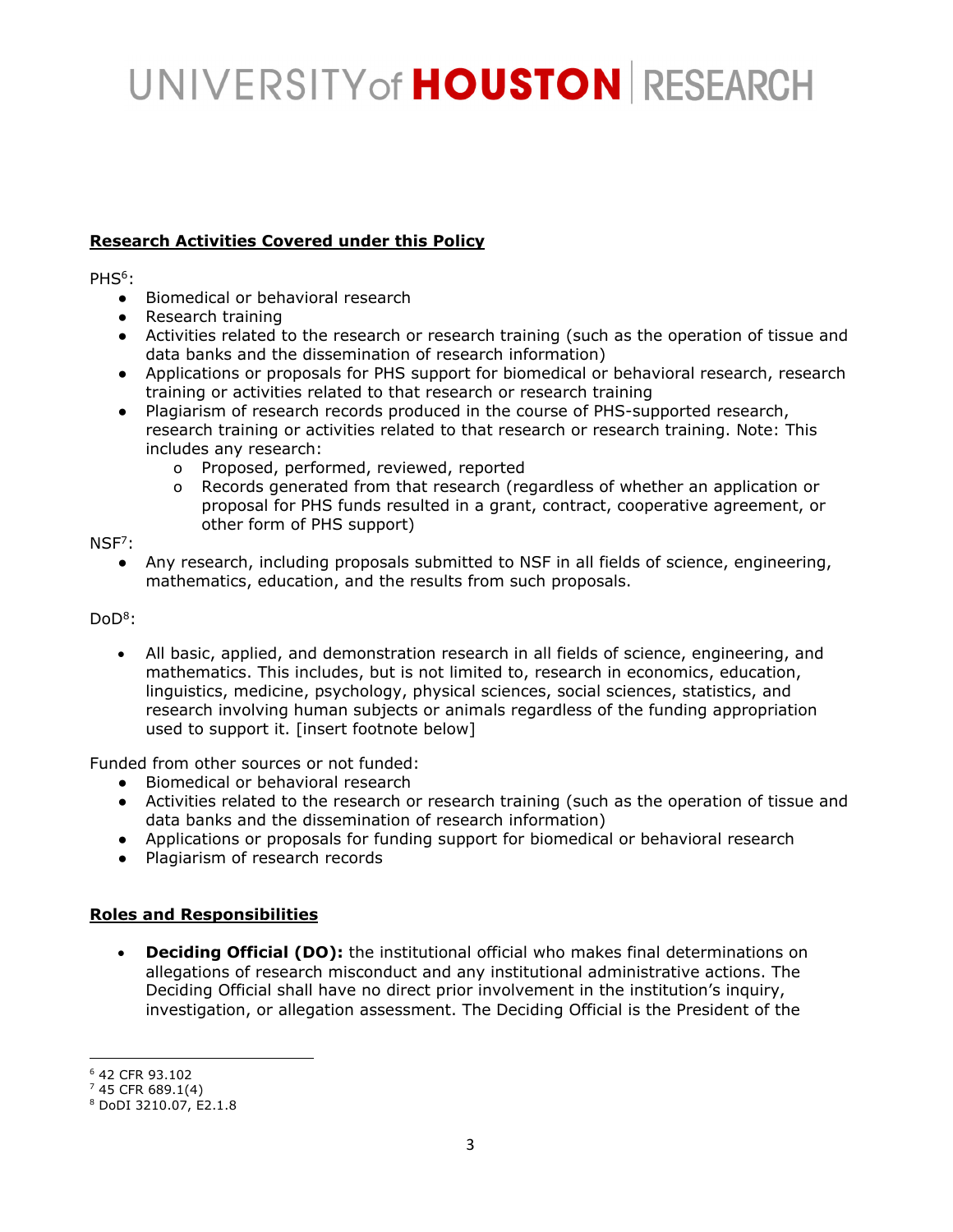University of Houston. The President has delegated the DO responsibilities, including sanctioning authority, to the Provost.

- **Research Integrity Officer (RIO):** the institutional official, designated by the President, who is responsible for:
	- $\circ$  Assessing allegations of research misconduct to determine if they fall within the definition of research misconduct and warrant an inquiry on the basis that the allegation is sufficiently credible and specific so that potential evidence of research misconduct may be identified;
	- $\circ$  Overseeing inquires and investigations, including the appointment of inquiry and investigation committees;
	- $\circ$  Providing resources necessary to carry out inquiries and allegations; and
	- o Other responsibilities described in this policy

The RIO is the Associate Vice President for Research and Technology Transfer.

- **Complainant:** a person who in good faith makes an allegation of research misconduct.
- **Respondent:** the person against whom an allegation of research misconduct is directed or who is the subject of a research misconduct proceeding.

### **Responsibility to Report Misconduct**

All UH personnel will report observed, suspected, or apparent research misconduct to the RIO. If an individual is unsure whether a suspected incident falls within the definition of research misconduct, he or she may meet with or contact the RIO to discuss the suspected research misconduct informally, which might include discussing it anonymously and/or hypothetically.

Research misconduct may also be reported anonymously using the UH Fraud and Non-Compliance Hotline, however this may limit the extent to which a case may be pursued if the information provided lacks the requisite detail.

If the circumstances described by the individual fail to meet the definition of research misconduct, the RIO will refer the individual or allegation to other offices or officials with responsibility for resolving the problem.

### **Cooperation with Research Misconduct Proceedings**

UH personnel:

- Will cooperate with the RIO, other institutional officials, and appointed committees in the review of allegations and the conduct of inquiries and investigations
- Have an obligation to provide evidence relevant to research misconduct allegations to the RIO or other institutional officials.

### **Confidentiality**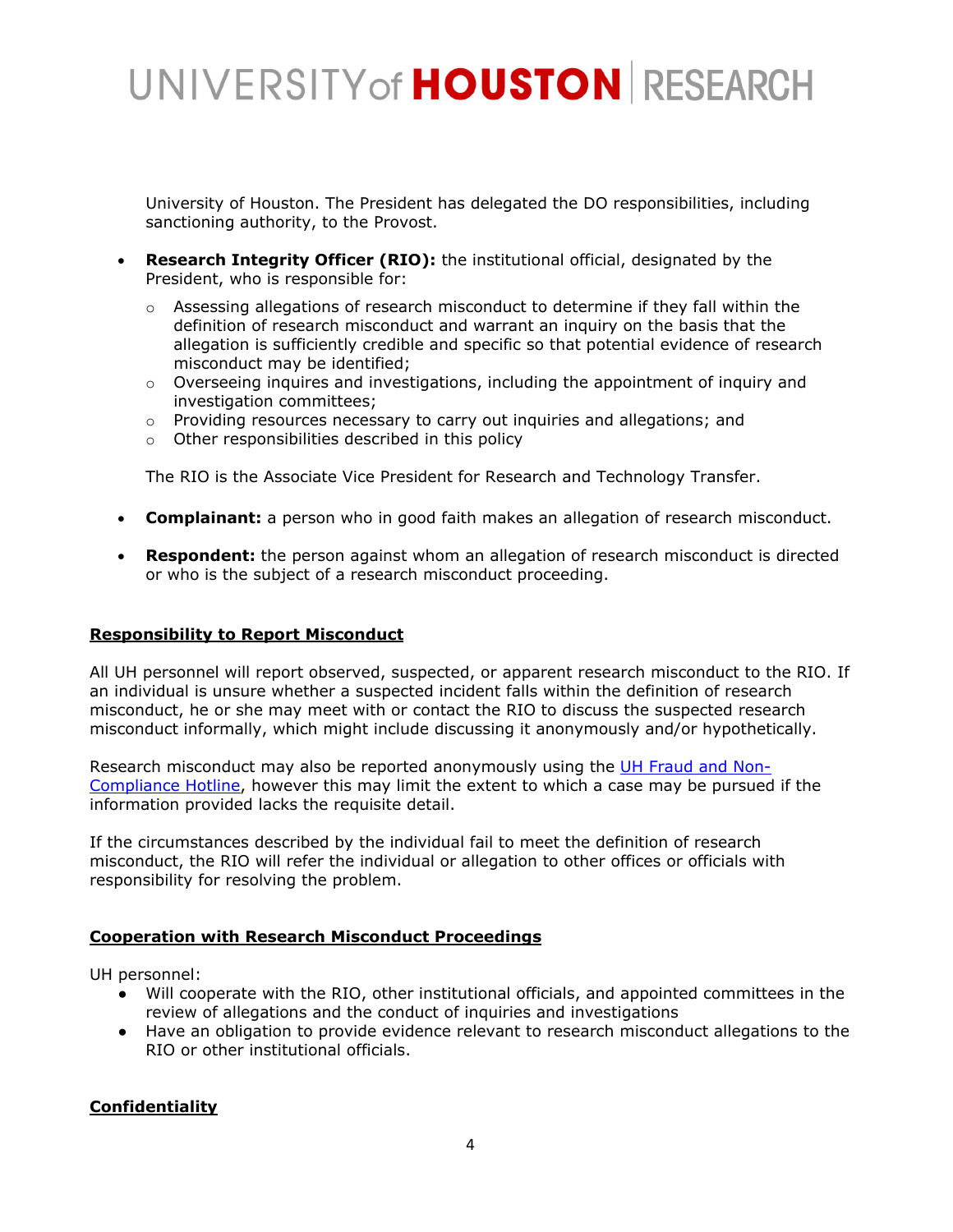To maintain confidentiality of the misconduct proceeding, the RIO shall<sup>9</sup>:

- Limit disclosure of the identity of respondents and complainants to those who need to know in order to carry out a thorough, competent, objective, and fair research misconduct proceeding
- Except as otherwise prescribed by law, limit the disclosure of any records or evidence from which research subjects might be identified to those who need to know in order to carry out a research misconduct proceeding
- Use written confidentiality agreements or other mechanisms to ensure that the recipient makes no further disclosure of identifying information

### **Protecting Complainants, Witnesses, and Committee Members**

UH personnel may not retaliate in any way against complainants, witnesses, or committee members. Institutional members should immediately report any alleged or apparent retaliation against complainants, witnesses, or committee members to the RIO, who shall review the matter with the DO and, as necessary, make all reasonable and practical efforts to counter any potential or actual retaliation and protect and restore the position and reputation of the person against whom retaliation is directed.

### **Protecting the Respondent**

During the research misconduct proceeding, the RIO is responsible for ensuring that respondents receive all the notices and opportunities provided for in 42 CFR 93 and the policies and procedures of the institution.

Respondents may consult with legal counsel or a non-lawyer personal adviser (who is not a principal or witness in the case) to seek advice and may bring the counsel or personal adviser to interviews or meetings on the case whose role is to advise, as opposed to represent, the respondent.

Being named as a respondent in a research misconduct proceeding does not prevent a respondent from enrolling or continuing their enrollment in or attending classes at the university.

As requested and as appropriate, the RIO and other institutional officials shall make all reasonable and practical efforts to protect or restore the reputation of persons alleged to have engaged in research misconduct, but against whom no finding of research misconduct is made<sup>10</sup>.

Depending on the particular circumstances and the views of the respondent, the RIO should consider:

Notifying those individuals aware of or involved in the investigation of the final outcome

9 42 CFR 93.108 10 42 CFR 93.304(k)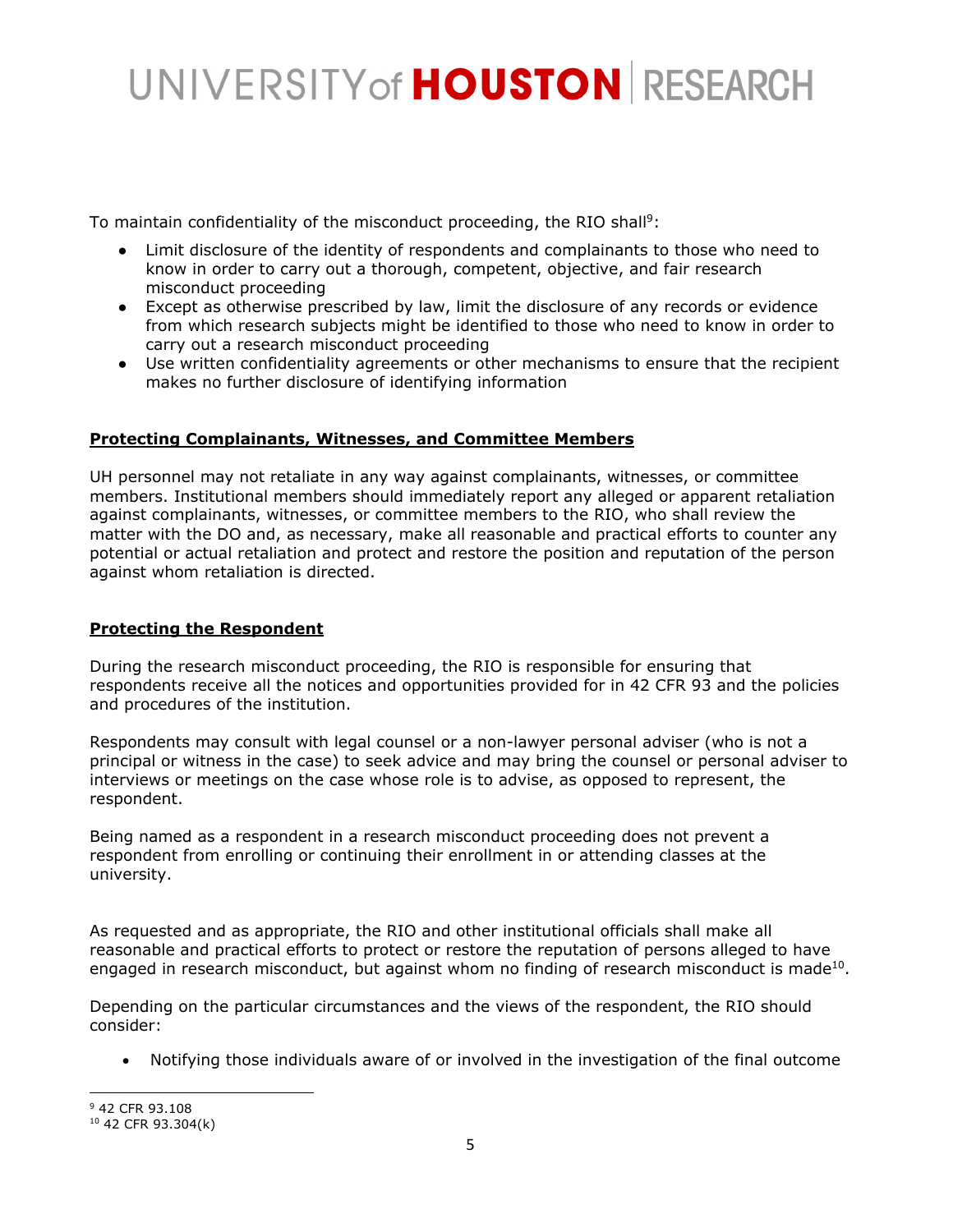- Publicizing the final outcome in any forum in which the allegation of research misconduct was previously publicized
- Expunging all reference to the research misconduct allegation from the respondent's personnel file

### **Interim Administrative Actions and Notifying Oversight Agencies**

Throughout the research misconduct proceeding, the RIO will review the situation to determine if there is any threat of harm to:

- Public health
- Federal funds and equipment
- The integrity of the research process

In the event of such a threat, the RIO will, in consultation with other institutional officials and ORI, or NSF Office of Inspector General (OIG) or DOD as applicable, take appropriate interim action to protect against any such threat<sup>11</sup>.

Interim action might include:

- Additional monitoring of the research process and the handling of federal funds and equipment
- Reassignment of personnel or of the responsibility for the handling of federal funds and equipment
- Additional review of research data and results or delaying publication

The RIO shall, at any time during a research misconduct proceeding, notify ORI or NSF OIG or DOD as applicable immediately if he/she has reason to believe that any of the following conditions exist:

- Health or safety of the public is at risk, including an immediate need to protect human or animal subjects
- HHS or NSF resources or interests are threatened
- Research activities should be suspended
- There is a reasonable indication of possible violations of civil or criminal law
- Federal action is required to protect the interests of those involved in the research misconduct proceeding
- The research misconduct proceeding may be made public prematurely, and HHS action might be necessary to safeguard evidence and protect the rights of those involved
- The research community or public should be informed<sup>12</sup>

#### **Sequestration of Research Records**

At the time of or before an inquiry (and at the time of or before investigation, if not sequestered for the inquiry), the RIO must take all reasonable and practical steps to:

<sup>1142</sup> CFR 93.304(h) and 45 CFR 689.4(a)(3)

 $12$  42 CFR 93.318 and 45 CFR 689.4(c)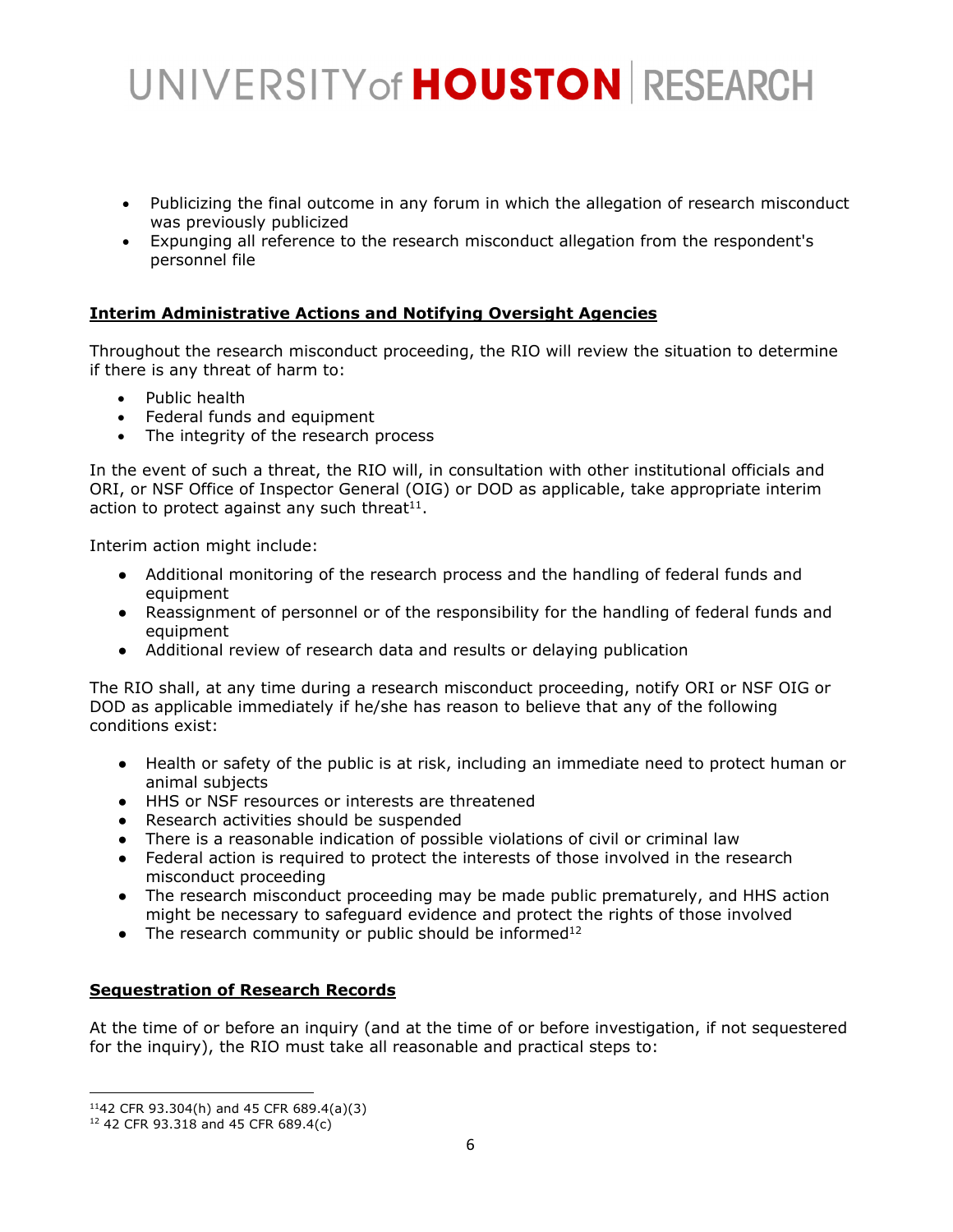- Obtain custody of all the research records and evidence needed to conduct the research misconduct proceeding
- Inventory the records and evidence and sequester them in a secure manner. **Exception**: When the research records or evidence encompass scientific instruments shared by a number of users, custody may be limited to copies of the data or evidence on such instruments, so long as those copies are substantially equivalent to the evidentiary value of the instruments $13$

The need for additional sequestration of records for the investigation might occur for any number of reasons, including the Institution's decision to investigate additional allegations not considered during the inquiry stage, and/or identification of records during the inquiry process that had not been previously secured<sup>14</sup>.

The RIO may consult with ORI for advice and assistance in this regard.

### **Termination or Resignation Prior to Completing Inquiry/Investigation**

The termination of the respondent's institutional employment, by resignation or otherwise, before or after an allegation of possible research misconduct has been reported, will not:

- Preclude or terminate the research misconduct proceeding
- Limit any of the institution's responsibilities under 42 CFR 93 or 45 CFR 689.4

If the respondent, without admitting to the misconduct, elects to resign his or her position after the institution receives an allegation of research misconduct:

- The assessment of the allegation will proceed
- The inquiry and investigation will proceed, as appropriate based on the outcome of the preceding steps

If the respondent refuses to participate in the process after resignation, the RIO and any inquiry or investigation committee will:

- Use their best efforts to reach a conclusion concerning the allegations
- Note in the report the respondent's failure to cooperate and its effect on the evidence

### **Admission of Misconduct**

A finding of misconduct based on the admission by the respondent<sup>15</sup> may only be made by the committee conducting the misconduct proceeding and confirmed by the DO when:

• The respondent has been notified of the allegations and any findings;

<sup>13 42</sup> CFR 93.305 and 42 CFR 93.307(b)

<sup>14 42</sup> CFR 93.310(d)

<sup>15</sup> ORI "Handling Misconduct - Inquiry Issues" item 20.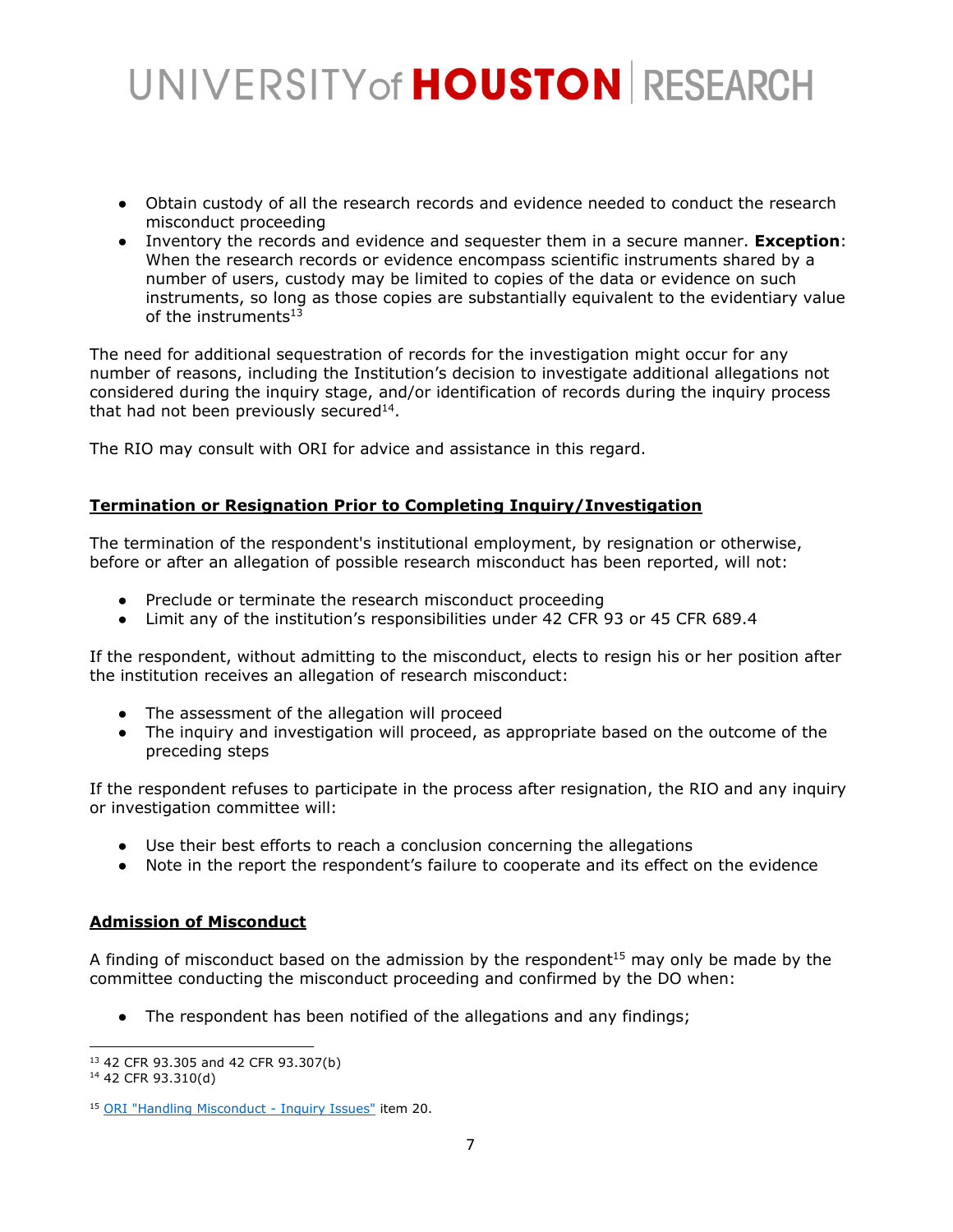- The respondent has:
	- o Responded to these allegations and findings; or
	- o Waived this opportunity
- The admission is written or transcribed;
- The admission contains language such as "I falsified results" or "I admit to research misconduct;" and
- Sufficient evidence supports the admission.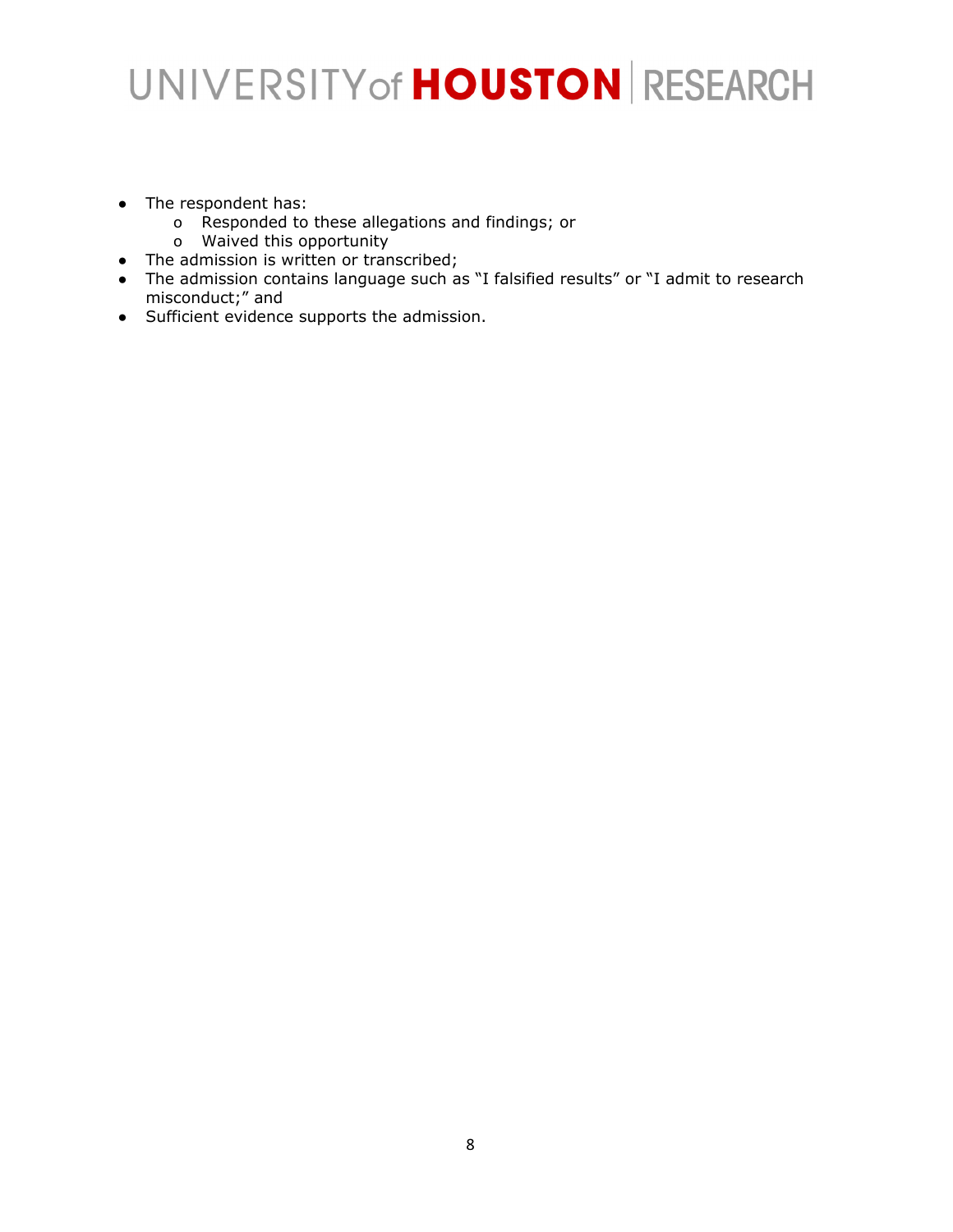### **Conducting the Assessment and Inquiry**

### **Assessment of Allegations**

Upon receiving an allegation of research misconduct, the RIO will assess the allegation to determine whether the allegation:

- Is sufficiently credible and specific so that potential evidence of research misconduct might be identified
- Falls within the definition of research misconduct

The RIO will determine if the allegation falls within the jurisdiction of 42 CFR 93.102(b), 45 CFR 689, or other funding source guidelines.

During the assessment, the RIO need not interview the complainant, respondent, or any other witnesses, or gather any data beyond that submitted with the initial allegation, except as necessary to determine the above criteria.

A written summary of allegations meeting the above criteria and falling under this policy will be provided to the respondent. The full/original concern will be not be relayed verbatim due to the Institution's necessity to protect individuals voicing such concerns in good faith.

The assessment period will be brief, preferably conducted within 2-3 weeks. Any allegation meeting the bulleted criteria above will necessitate an inquiry. In the event that the allegation is found to lack sufficient merit to warrant an inquiry, the RIO will notify both the respondent and complainant of this finding within one week of this determination.

If the RIO determines that an inquiry is not warranted, sufficiently detailed documentation of the determination and items considered will be maintained according to record retention procedures outlined in this procedure.

### **Initiation and Purpose of the Inquiry**

If the RIO determines that all criteria for an inquiry are met, he or she will initiate the inquiry process by appointing an inquiry committee. Each committee is selected on an ad hoc basis and will include at least one member of the faculty senate. UH faculty selected for the committee will be tenured. The Deciding Official (DO)/DO's designee and the Provost of the University will be notified of the initiation of the inquiry and will be provided the opportunity to comment on the specific membership of the inquiry committee.

The purpose of the inquiry is to conduct an initial review of the available evidence to determine whether to conduct an investigation. An inquiry does not require a full review of all the evidence related to the allegation.<sup>16</sup>

The RIO/designee will prepare a written charge for the inquiry committee that:

<sup>16 42</sup> CFR 93.307(c)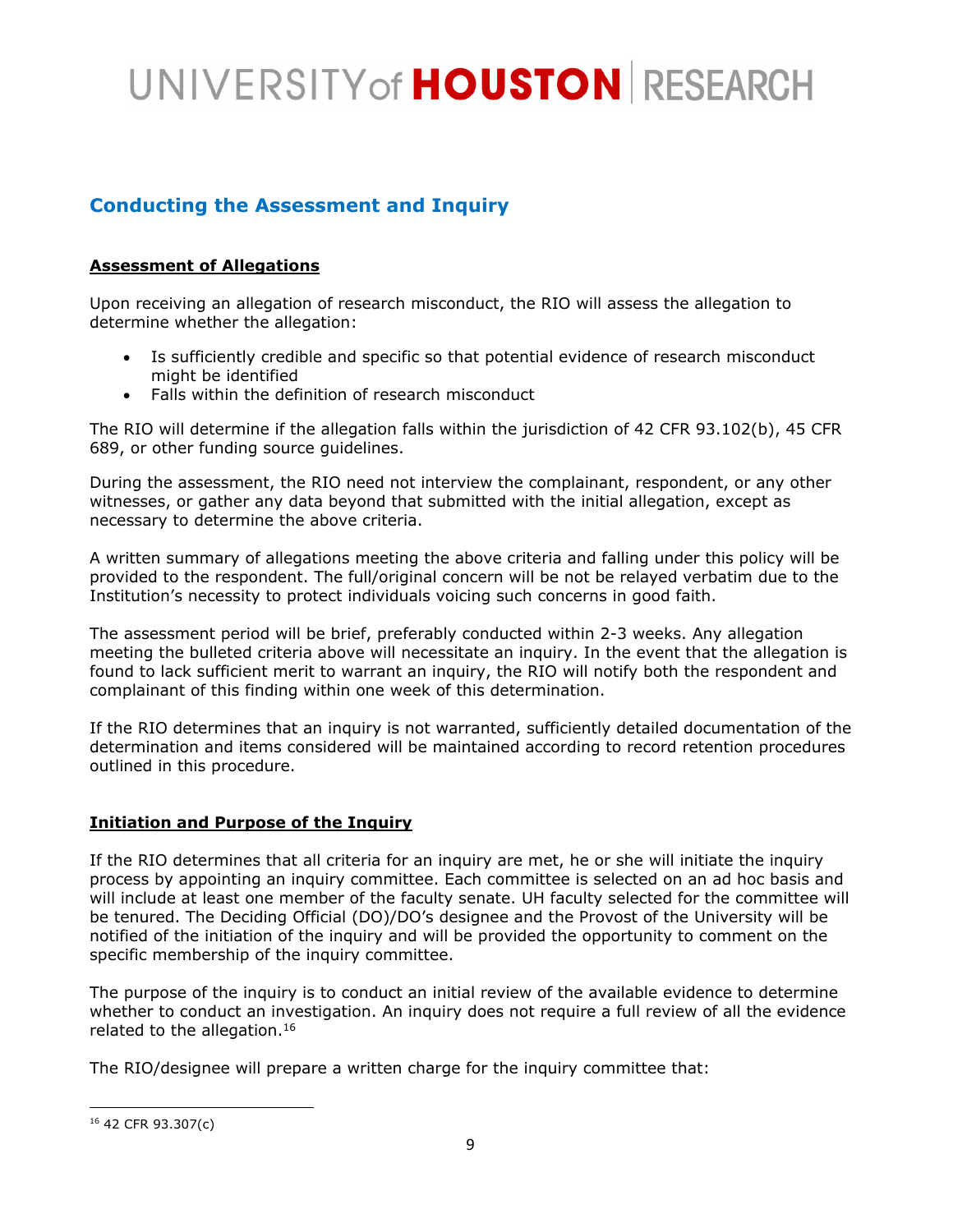- Sets forth the time for completion of the inquiry
- Describes the allegations and any related issues identified during the allegation assessment
- States that the purpose of the inquiry is to conduct an initial review of the evidence, including the testimony of the respondent, complainant, and key witnesses to determine whether an investigation is warranted, not to determine whether research misconduct definitely occurred or who was responsible
- States that an investigation is warranted if the committee determines:
	- $\circ$  There is a reasonable basis for concluding that the allegation falls within the definition of research misconduct, and
	- $\circ$  The allegation may have substance, based on the committee's review during the inquiry
- Informs the inquiry committee that they are responsible for preparing or directing the preparation of a written report of the inquiry that meets the requirements of this policy and applicable federal/funding agency requirements

The date of the RIO's charge to the Chair of the inquiry committee will be considered the initiation of the inquiry.

### **Notice to Respondent**

At the time of or before beginning an inquiry, the RIO/designee must make a good faith effort to notify the respondent in writing, if the respondent is known. If the inquiry subsequently identifies additional respondents, they must be notified in writing.

### **First Meeting of the Inquiry Committee**

At the committee's first meeting, the RIO/designee will:

- Review the charge with the committee
- Discuss the allegations, any related issues, and the appropriate procedures for conducting the inquiry
- Assist the committee with organizing plans for the inquiry, including how to access additional expertise as needed
- Seek disclosure of any unresolved personal, professional, or financial conflicts of interest with those involved with the inquiry
- Answer any questions raised by the committee

The RIO will be present or available throughout the inquiry to advise the committee as needed.

### **Inquiry Process**

The inquiry committee will normally:

- Interview the complainant, the respondent, and key witnesses, as well as examine relevant research records and materials
- Evaluate the evidence, including the testimony obtained during the inquiry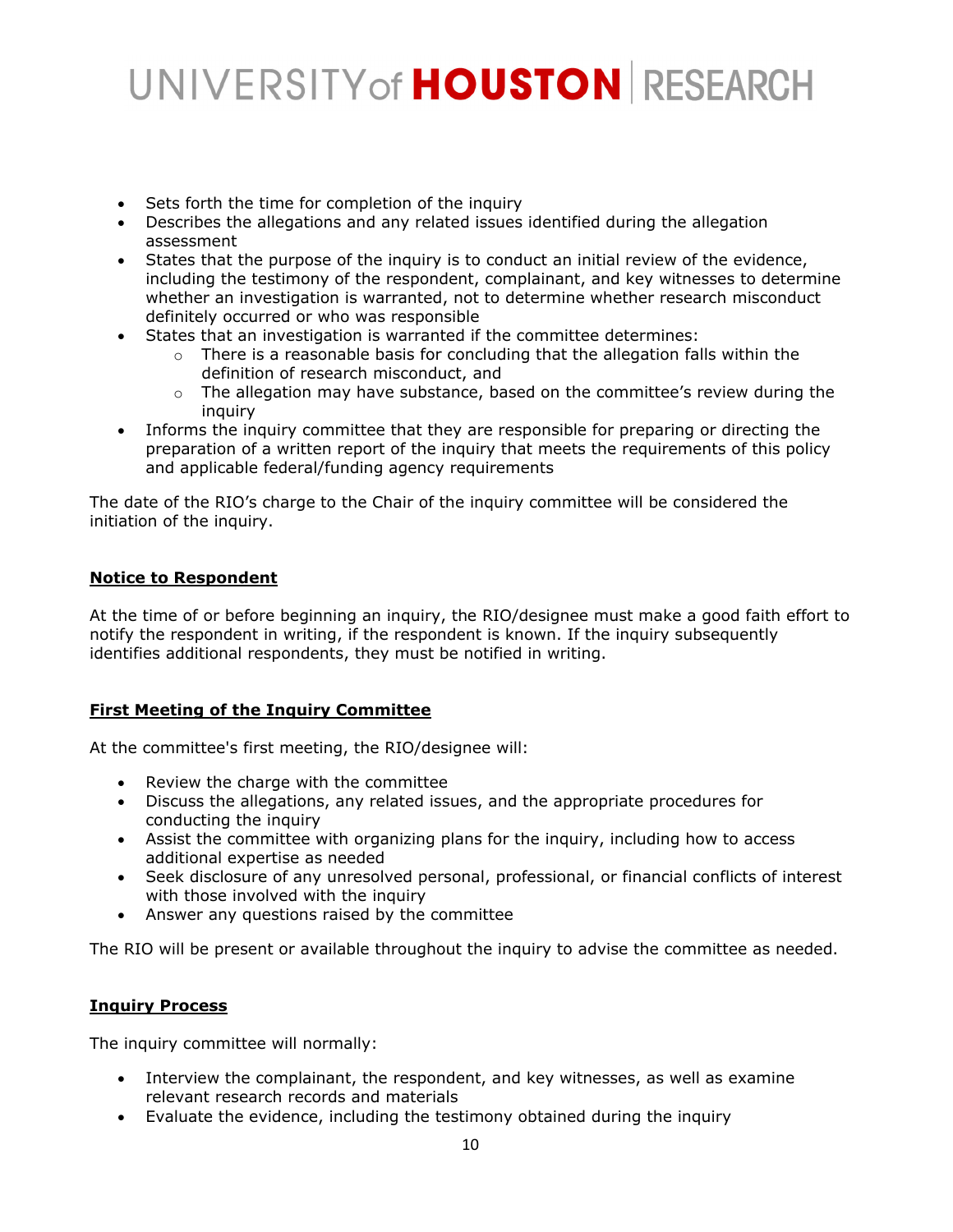After consultation with the RIO, the committee members will decide whether an investigation is warranted based on the criteria in this procedure and 42 CFR 93.307(d).

The scope of the inquiry is not required to, and does not normally include:

- Deciding whether misconduct definitely occurred
- Determining definitely who committed the research misconduct
- Conducting exhaustive interviews and analyses

However, if a legally-sufficient admission of research misconduct is made by the respondent, misconduct may be determined at the inquiry stage if all relevant issues are resolved.<sup>17</sup> If PHSfunded, the institution shall promptly consult with ORI to determine the next steps that should be taken

### **Time for Completion of Inquiry**

Within 60 calendar days of initiation of the inquiry<sup>18</sup> (notification of the committee chair by the RIO/designee), the following must be completed:

- The inquiry, including preparation of the final inquiry report
- The decision of the inquiry committee on whether an investigation is warranted

The RIO may extend the time for completion if circumstances clearly warrant a longer period.

PHS<sup>19</sup>:

 If the RIO approves an extension, the inquiry record must include documentation of the reasons for exceeding the 60-day period.

NSF<sup>20</sup>:

 If completion of an inquiry is delayed, but the institution wishes NSF deferral of independent inquiry to continue, NSF might require submission of periodic status reports

#### **Elements of the Inquiry Report**

A written inquiry report must be prepared and provided to the RIO that includes the following information $21$ :

- The name and position of the respondent
- A description of the allegations of research misconduct
- PHS/NSF support, including for example:
	- o Grant numbers
	- o Grant applications

<sup>&</sup>lt;sup>17</sup> ORI "Handling Misconduct - Inquiry Issues" item 20<br><sup>18</sup>90 days for NSF research; 45 CFR 689.4(b)(1)

 $19$  42 CFR 93.307(g)

<sup>20 45</sup> CFR 689.4 (b)(1)

 $21$  42 CFR 93.309 (a)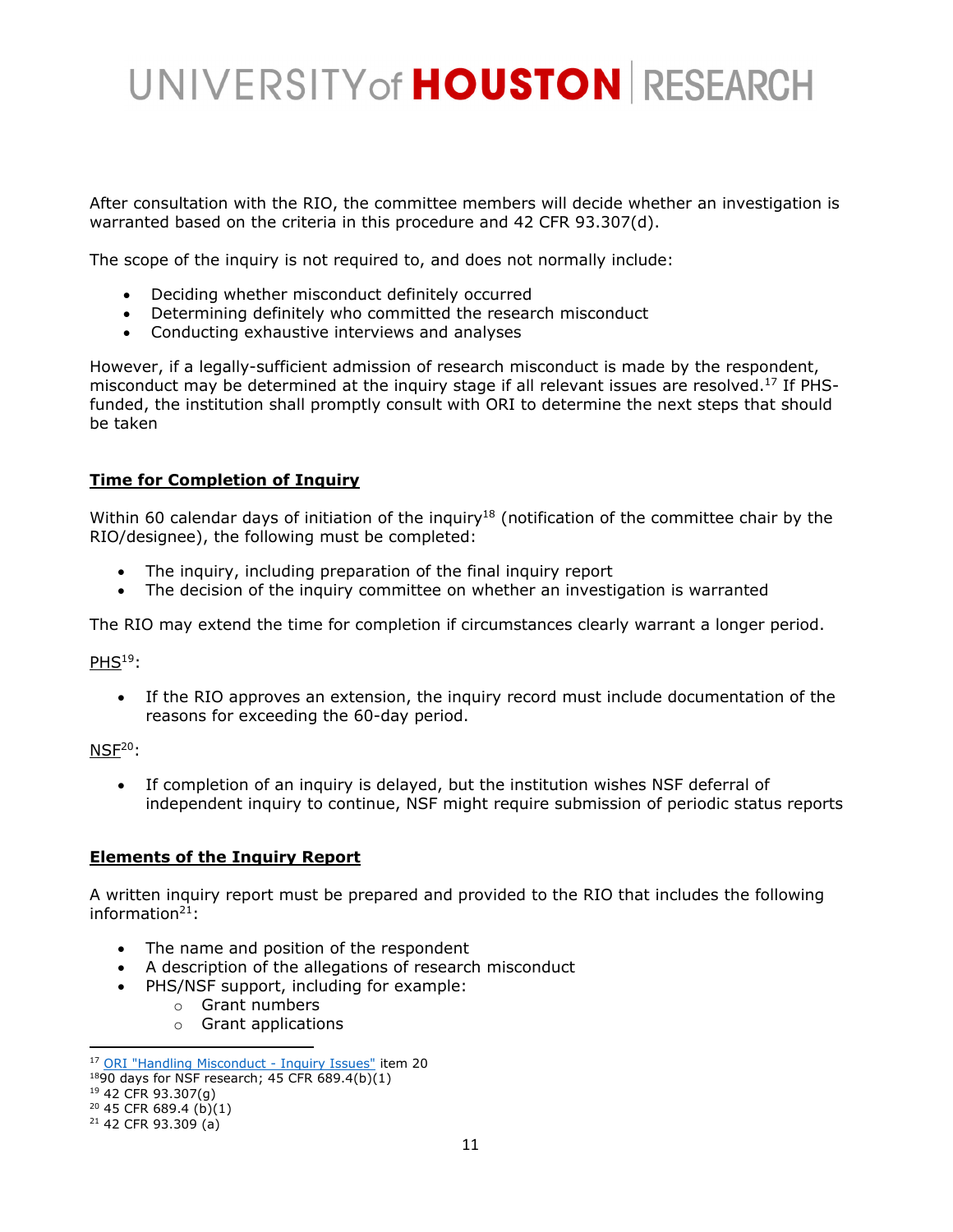- o Contracts and publications listing PHS support
- The basis for recommending or not recommending that the allegations warrant an investigation

### **Notification to Respondent and Opportunity to Comment**

The RIO/designee shall notify the respondent whether the inquiry found an investigation to be warranted. This notification will be made within the time constraints of the Inquiry process (see "Time for Completion of Inquiry" section, above), and ideally within one week. The notification will include a copy of:

- The draft inquiry report or relevant portions of the report
- The institution's policies/procedures on research misconduct, with reference to applicable federal regulations based on the agency funding the research

The respondent is offered an opportunity to comment within 10 calendar days. Based on the comments from the respondent, the committee may revise the draft report as appropriate and prepare it in final form. Any comments that are submitted by the respondent will be attached to the final inquiry report.

#### **Institutional Decision and Notification**

The inquiry is completed when the committee determines, after opportunity for comment by the respondent and consultation with the RIO, whether or not an investigation is warranted.

The RIO will transmit the final inquiry report and the determination of the inquiry committee to the DO/DO's designee and Provost at the time of or before the investigation is initiated.

### **Notification to ORI/NSF**

Within 30 calendar days of the inquiry committee's decision that an investigation is warranted, the RIO<sup>22</sup>:

- Provides ORI or NSF OIG with the written decision and a copy of the final inquiry report
- Notifies additional institutional officials who need to know of the decision to investigate
- Upon request from ORI, must provide:
	- $\circ$  Institutional policies and procedures under which the inquiry was conducted
	- $\circ$  Research records and evidence reviewed, transcripts or recordings of any interviews, and copies of all relevant documents
	- o Charges to be considered in the investigation
- Inquiry reports are provided to funding agencies based on agency requirements and unless specifically requested by the funding agency, are limited to those cases in which the inquiry determines that an investigation is warranted. Inquiry reports for unfunded research are not reported externally.

<sup>22 42</sup> CFR 93.309(a) and (b)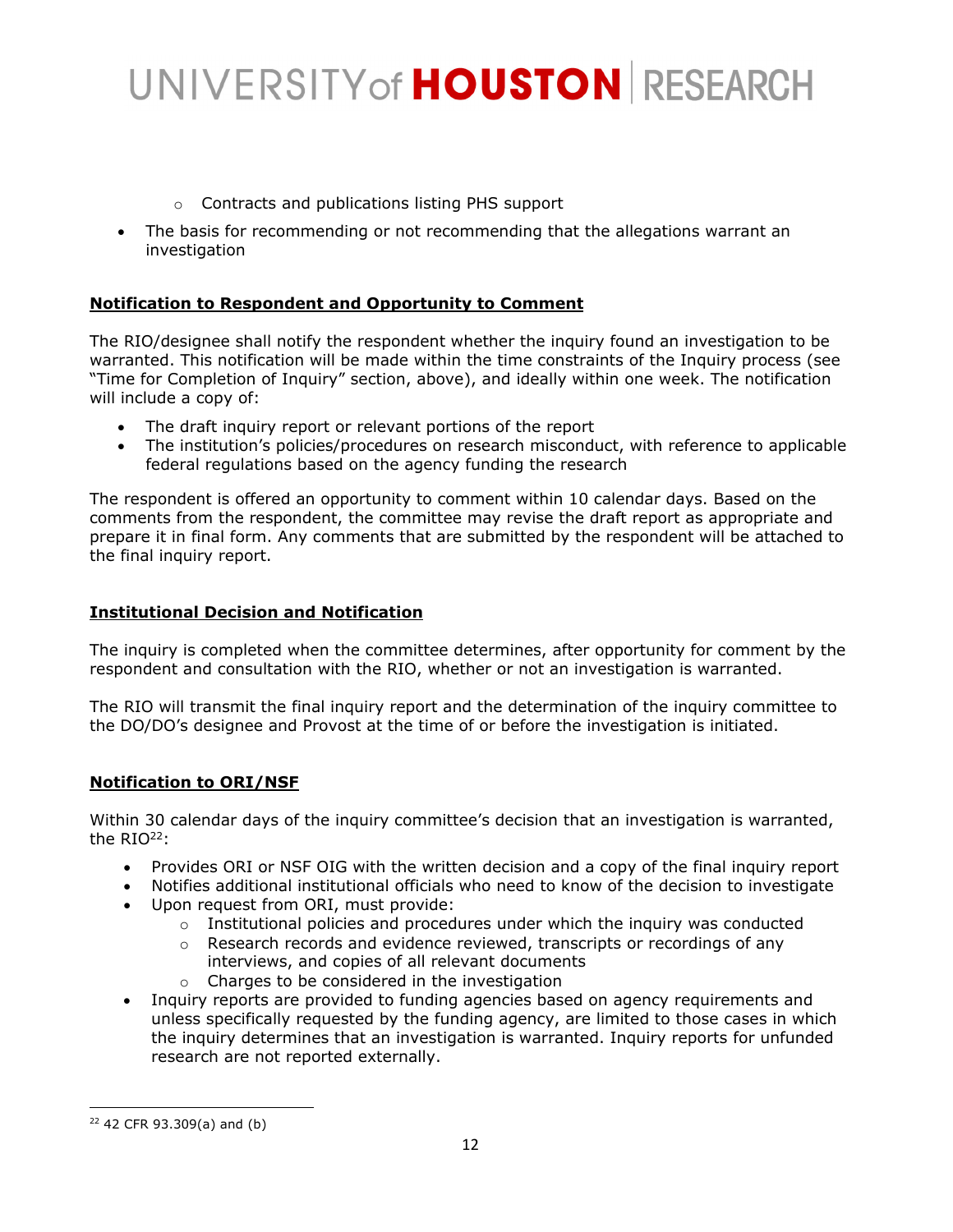### **Documentation of Decision Not to Investigate**

If the inquiry committee decides that an investigation is not warranted, the RIO:

- Secures and maintains (for 7 years after the termination of the inquiry) sufficiently detailed documentation of the inquiry to permit a later assessment by ORI of the reasons why an investigation was not conducted
- Provides these documents upon request from ORI or other authorized HHS personnel

### **Conducting the Investigation**

#### **Initiation and Purpose of the Investigation**

The investigation must begin (first investigation committee meeting) within 30 calendar days after the determination by the inquiry committee that an investigation is warranted $23$ 

The purpose of the investigation is to:

- Develop a factual record by exploring the allegations in detail
- Examine the evidence in depth, leading to recommended findings on whether research misconduct has been committed:
	- o By whom
	- $\circ$  To what extent

The investigation will also determine whether there are additional instances of possible research misconduct that would justify broadening the scope beyond the initial allegations. This is particularly important where the alleged research misconduct involves:

- Clinical trials
- Potential harm to human subjects or the general public, or
- If it affects research that forms the basis for:
	- o Public policy
	- o Clinical practice
	- o Public health practice

Under 42 CFR 93.313 and 45 CFR 689.4(b)(5), the findings of the investigation must be set forth in an investigation report.

#### **Notifying ORI/OIG and the Respondent**

On or before the date on which the investigation begins, the RIO must notify<sup>24</sup>:

<sup>23 42</sup> CFR 93.310(a)

<sup>24 42</sup> CFR 93.310(b) and (c)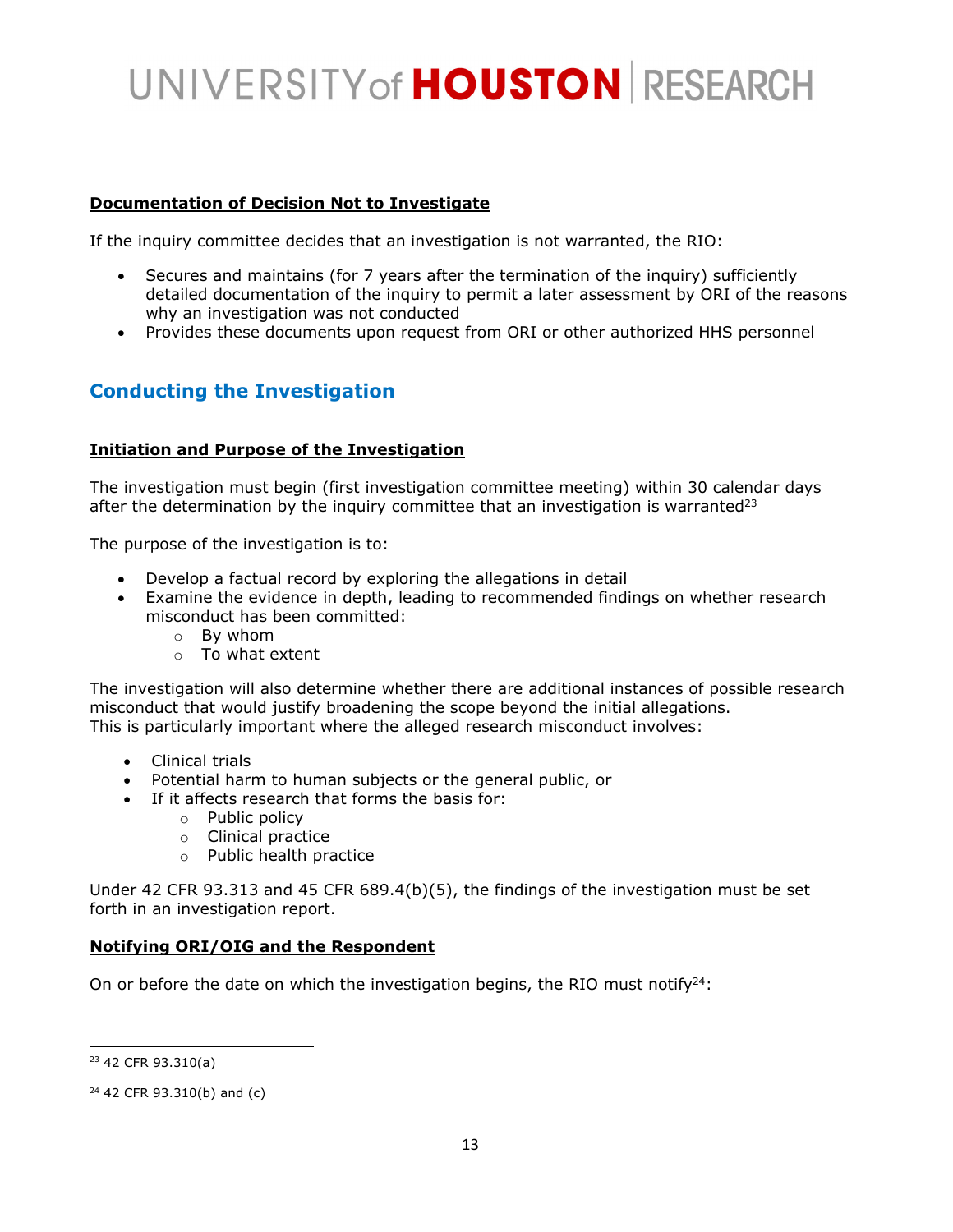- the ORI Director (or NSF OIG as applicable) of the decision to begin the investigation and provide ORI a copy of the inquiry report
- the respondent in writing of the allegations to be investigated.
	- $\circ$  the RIO/designee must also give the respondent written notice of any new allegations of research misconduct within a reasonable amount of time of deciding to pursue allegations not addressed during the inquiry or in the initial notice of the investigation.

#### **The Investigation Committee**

The committee charged with the inquiry will proceed with the investigation upon the determination that an investigation is warranted.

The committee Chair, in consultation with the RIO, the DO/DO's designee, and the Provost of the University, will reassess membership to assure that the committee consists of individuals:

- Who do not have unresolved personal, professional, or financial conflicts of interest with those involved with the investigation
- With the appropriate scientific expertise to:
	- o Evaluate the evidence and issues related to the allegation
	- o Interview the respondent and complainant
	- o Conduct the investigation

The RIO may appoint committee members from outside the institution when necessary to secure additional expertise or to avoid conflicts of interest.

### **Charge to the Investigation Committee**

The RIO/designee will prepare a written charge for the investigation committee that:

- Describes the allegations and related issues identified during the inquiry
- Identifies the respondent
- Informs the committee that it must conduct the investigation as prescribed in the Investigation process
- Defines research misconduct
- Informs the committee that it must evaluate:
	- $\circ$  The evidence and testimony to determine whether, based on a preponderance of the evidence, research misconduct occurred
	- $\circ$  The type and extent of misconduct, if any
	- o Who was responsible for any misconduct
- Informs the committee that in order to determine that the respondent committed research misconduct, it must find by a preponderance of the evidence that:
	- o Research misconduct, as defined in this policy, occurred (the respondent has the burden of proving by a preponderance of the evidence any affirmative defenses raised, including honest error or a difference of opinion)
	- o The research misconduct is a significant departure from accepted practices of the relevant research community, and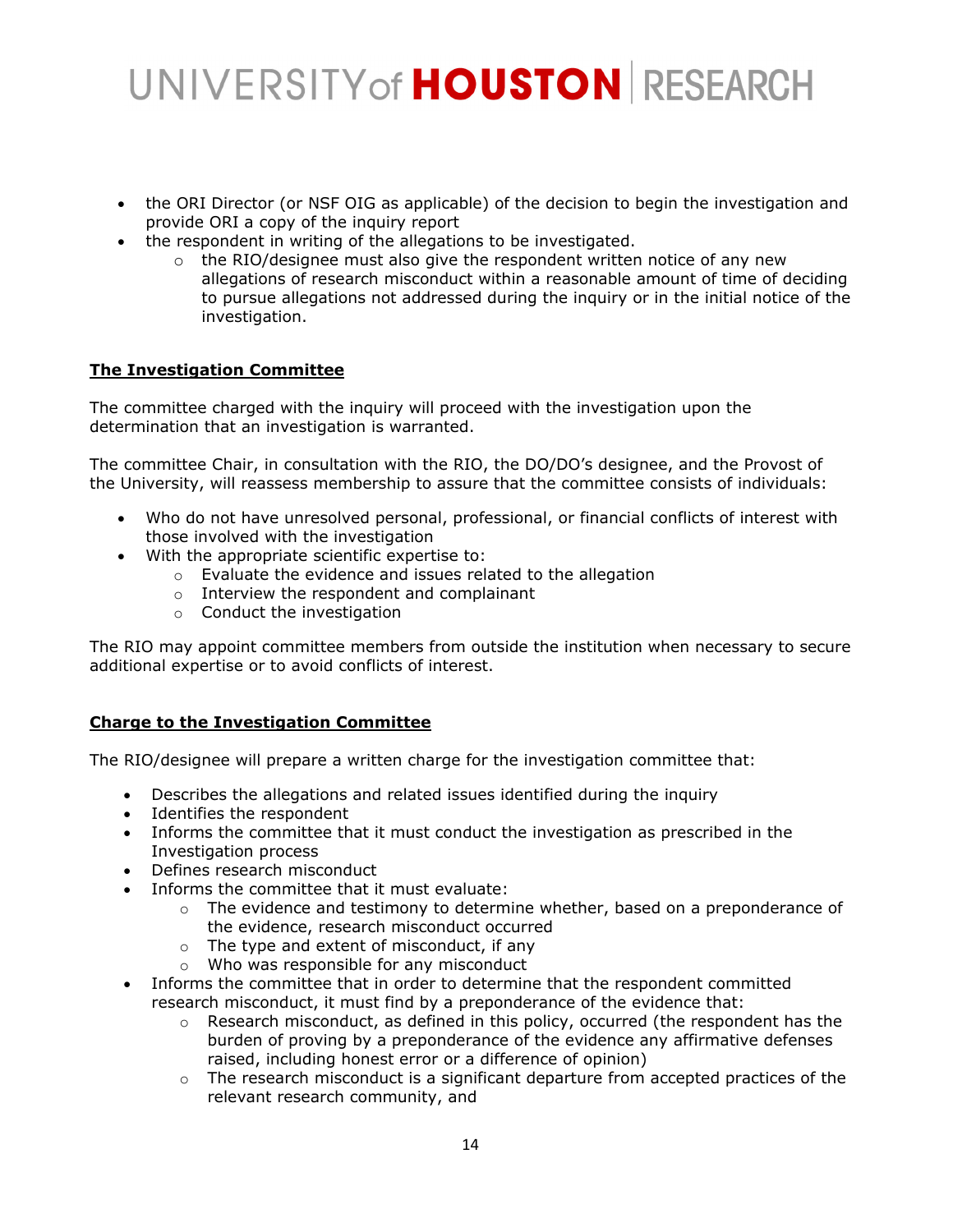- $\circ$  The respondent committed the research misconduct intentionally, knowingly, or recklessly
- Informs the investigation committee that they are responsible for preparing or directing the preparation of a written investigation report that meets the requirements of this policy and applicable federal/funding agency requirements.

### **First Investigation Meeting**

At the committee's first meeting, the RIO/designee will:

- Review the following with the investigation committee:
	- o The charge
	- o Inquiry report
	- o Prescribed procedures and standards for the conduct of the investigation, including the necessity for confidentiality and for developing a specific investigation plan
- Seek disclosure of any unresolved personal, professional, or financial conflicts of interest with those involved with the investigation
- Determine how to access additional expertise as needed
- Provide the investigation committee with a copy of this policy, and 42 CFR 93 or 45 CFR 689

The RIO will be present or available throughout the investigation to advise the committee as needed.

### **Investigation Process**

The investigation committee and the RIO must:

- Use diligent efforts to ensure that the investigation is thorough and sufficiently documented, including examination of all research records and evidence relevant to reaching a decision on the merits of each allegation<sup>25</sup>
- Take reasonable steps to ensure an impartial and unbiased investigation to the maximum extent practical<sup>26</sup>
- Interview each:
	- o Respondent
	- o Complainant
	- $\circ$  Any other available person who has been reasonably identified as having information regarding any relevant aspects of the investigation (including witnesses identified by the respondent)
- Record or transcribe each interview
- Provide the recording or transcript to the interviewee for correction
- Include the recording or transcript in the record of the investigation<sup>27</sup>

<sup>25 42</sup> CFR 93.310(e)

<sup>26 42</sup> CFR 93.310(f)

 $27$  42 CFR 93.310(g)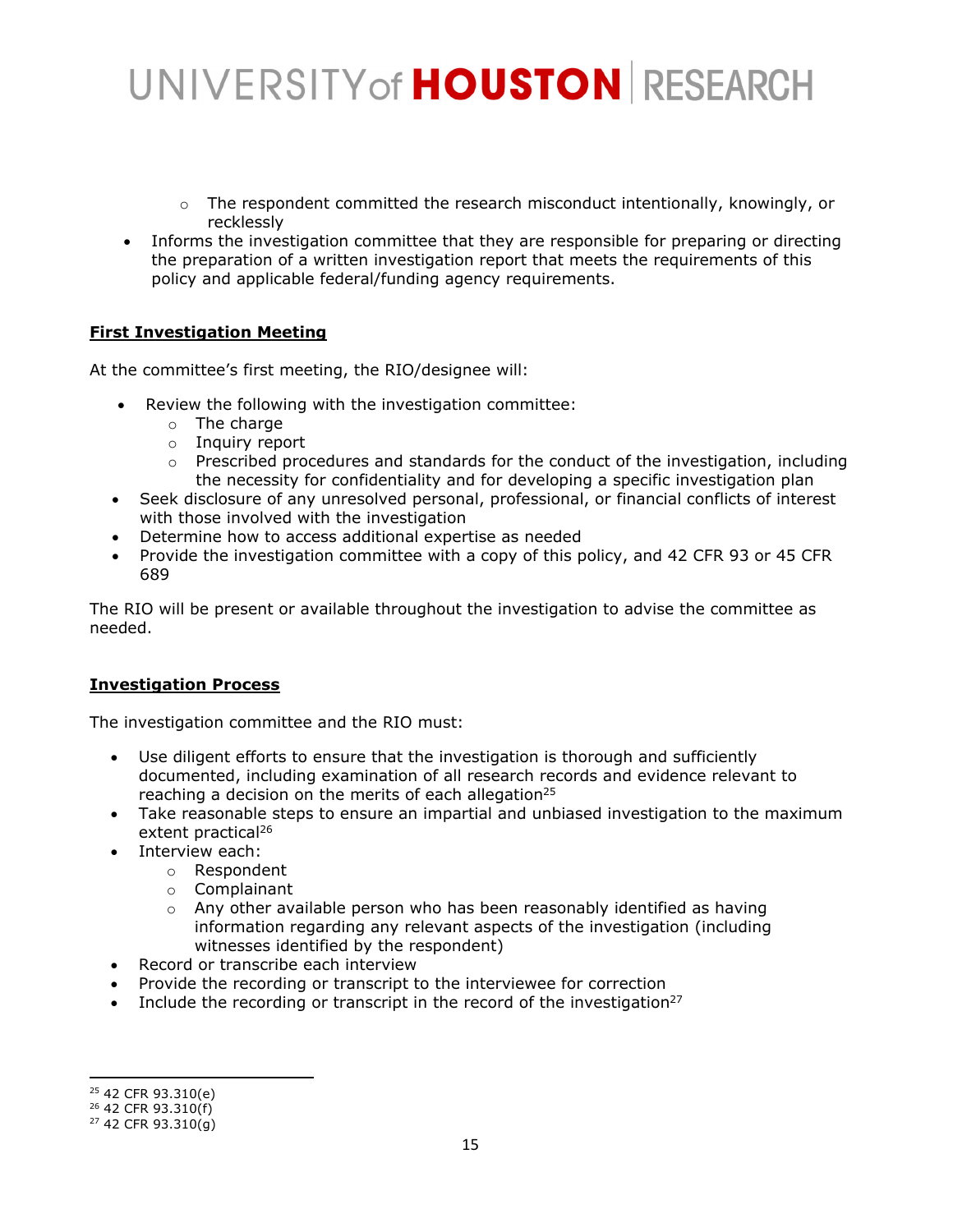Pursue diligently all significant issues and leads discovered that are determined relevant to the investigation, including any evidence of any additional instances of possible research misconduct, and continue the investigation to completion<sup>28</sup>.

### **Time for Completion of Investigation**

The investigation is to be completed within 120 calendar days of initiation<sup>29</sup> (initiation is considered the first investigation committee meeting<sup>30</sup>), including:

- Conducting the investigation
- Preparing the report of findings
- Providing the draft report for comment
- Sending the final report to ORI/OIG

However, if the RIO determines that the investigation will not be completed within the required period, he/she will:

#### $PHS<sup>31</sup>$ :

 Submit to ORI a written request for an extension, setting forth the reasons for the delay. The RIO will ensure that periodic progress reports are filed with ORI, if ORI grants the request for an extension and directs the filing of such reports.

#### NSF32:

 If the institution wishes NSF deferral of independent investigation to continue, OIG will be notified, and may require submission of periodic status reports.

#### **Elements of the Investigation Report**

The investigation committee and the RIO are responsible for preparing a written draft report of the investigation that $33$ :

- Describes:
	- o The nature of the allegation of research misconduct, including identification of the respondent
	- $\circ$  And documents the PHS or other funding agency support, including, for example, the numbers of any grants that are involved, grant applications, contracts, and publications listing PHS support
	- o The specific allegations of research misconduct considered in the investigation

<sup>28 42</sup> CFR 93.310(h)

 $29$  180 days for NSF research; 45 CFR 689.4(b)(4)

 $30$  The first investigation committee meeting must take place no more than 30 days following the decision by the inquiry committee that an investigation is warranted.

<sup>31 42</sup> CFR 93.311

<sup>32 45</sup> CFR 689.4 (4)

<sup>33 42</sup> CFR 93.313.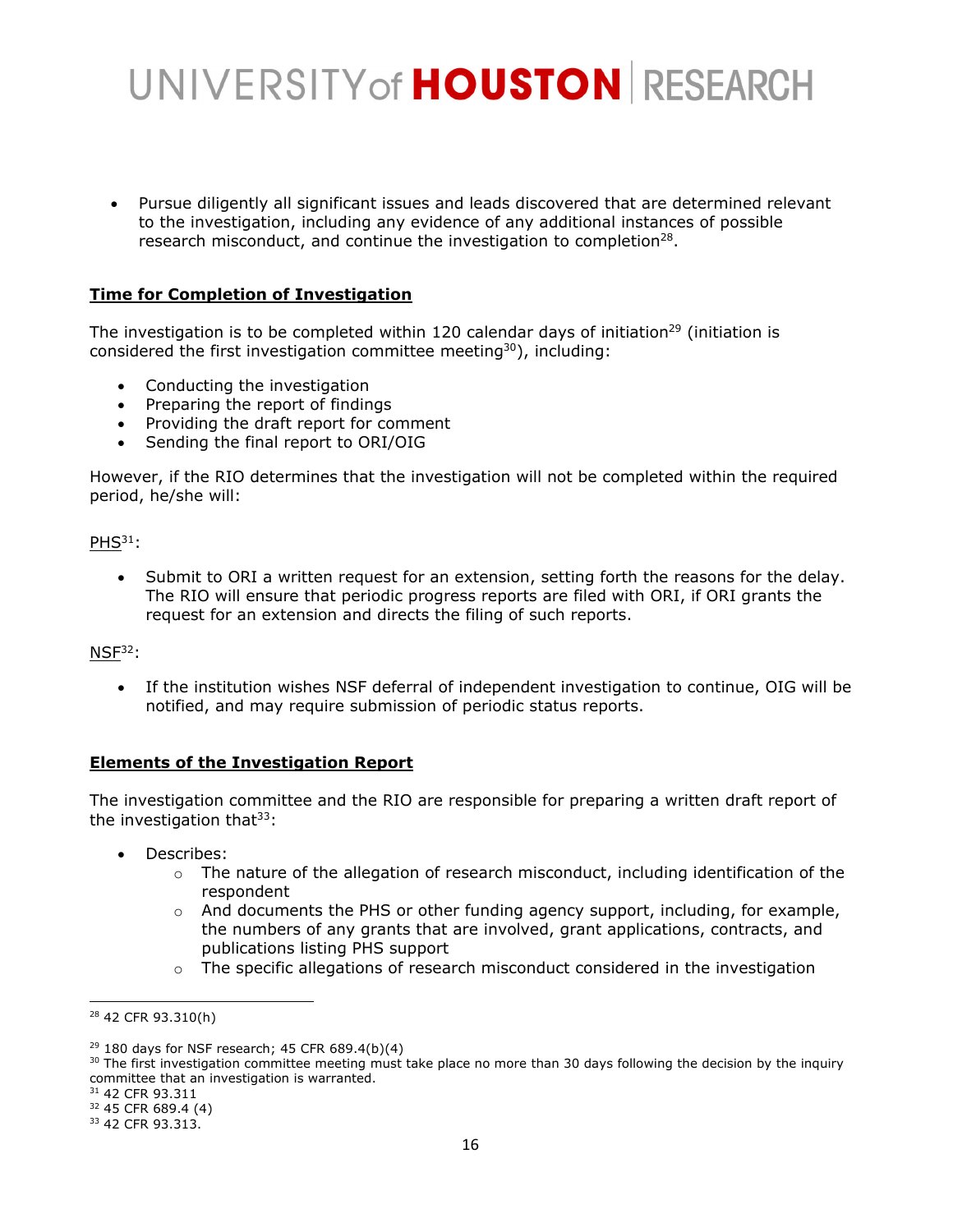- Includes the institutional policies and procedures under which the investigation was conducted, unless those policies and procedures were provided to ORI previously
- Identifies and summarizes the research records and evidence reviewed and identifies any evidence taken into custody but not reviewed
- Includes a statement of findings for each allegation of research misconduct identified during the investigation.
- Each statement of findings must:
	- o Identify whether
		- the research misconduct was falsification, fabrication, or plagiarism, and
		- **i** it was committed intentionally, knowingly, or recklessly
	- o Summarize the facts and the analysis that supports the conclusion
	- $\circ$  Consider the merits of any reasonable explanation by the respondent (including any effort by respondent to establish by a preponderance of the evidence that he or she did not engage in research misconduct because of honest error or a difference of opinion)
	- o Identify:
		- **specific PHS support**
		- whether any publications need correction or retraction
		- The person(s) responsible for the misconduct
	- $\circ$  List any current support or known applications or proposals for support that the respondent has pending with non-PHS federal agencies<sup>34</sup>

### **Comments on the Draft Report and Access to Evidence**

#### **Respondent:**

The RIO/designee must give the respondent a copy of the draft investigation report for comment and, concurrently, a copy of or supervised access to the evidence on which the report is based.

The respondent will be allowed 30 calendar days from the date he/she received the draft report to submit comments to the RIO/designee. The respondent's comments must be included and considered in the final report $35$ .

#### **Complainant:**

Investigation reports are not routinely provided to the complainant. On a case-by-case basis as determined by the RIO, the institution may provide relevant portions of the draft investigation report to the complainant for comment. If the complainant is asked to comment, responses must be received within 30 days and must be included and considered in the final report.

#### **Confidentiality:**

In distributing the draft report, or portions thereof, the RIO/designee will inform the recipient of the confidentiality under which the draft report is made available and may establish reasonable

<sup>35 42</sup> CFR 93.312(a) and 93.313(g)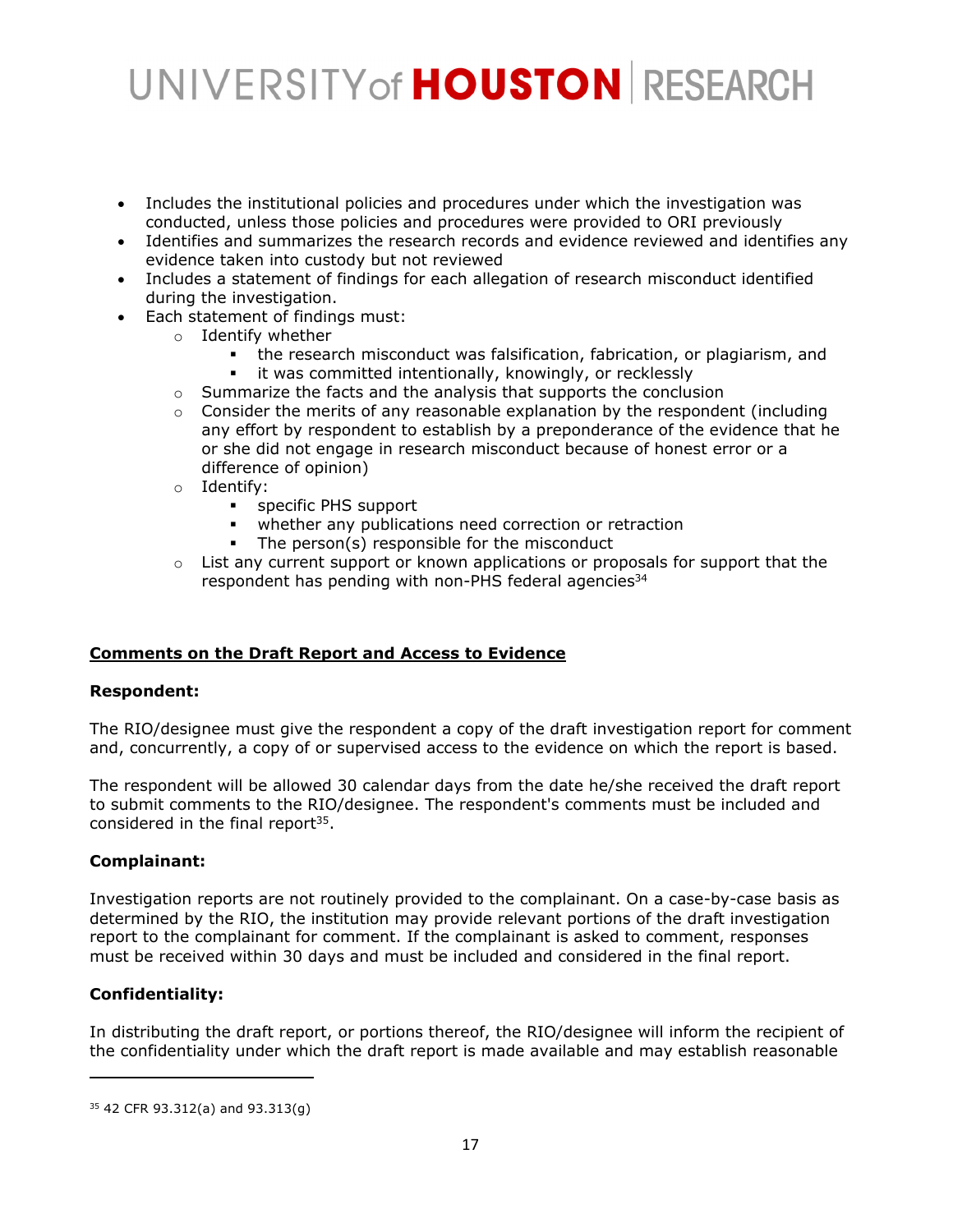conditions to ensure such confidentiality. For example, the RIO/designee may require that the recipient sign a confidentiality agreement.

### **Decision by Deciding Official**

The RIO will:

- Assist the investigation committee in finalizing the draft investigation report, including ensuring that the respondent's comments are included and considered
- Transmit the final investigation report to the DO/DO's designee, with a copy to the Provost

The DO will determine in writing:

- Whether the institution accepts the investigation report and its findings
- The appropriate administrative actions<sup>36</sup> in response to the accepted findings of research misconduct.

If the DO's determination varies from the findings of the investigation committee, the DO will, as part of his/her written determination, explain in detail the basis for rendering a decision different from the findings of the investigation committee. Alternatively, the DO may return the report to the investigation committee with a request for further fact-finding or analysis. The final determination might slightly alter the investigation report provided by the investigation committee.

When a final decision on the case has been reached:

- The RIO will normally notify both the respondent and the complainant in writing that the proceeding has been closed.
- The respondent will be provided with the institutional findings, as well as associated institutional administrative actions, if any.
- After informing ORI or NSF OIG or DOD as applicable, the DO/DO's designee will determine whether law enforcement agencies, professional societies, professional licensing boards, editors of journals in which falsified reports may have been published,

- o Removal of the responsible person from the particular project of reprimand
- o Letter of reprimand
- o Special monitoring of future work
- o Probation
- o Suspension
- o Salary reduction
- o Initiation of steps leading to possible rank reduction or termination of employment

<sup>&</sup>lt;sup>36</sup> Examples of such actions may include, but are not limited to:

Withdrawal or correction of all pending or published abstracts and papers emanating from the research where research misconduct was found

For the person responsible for the misconduct:

Restitution of funds to the grantor agency as appropriate

Other actions appropriate to the research misconduct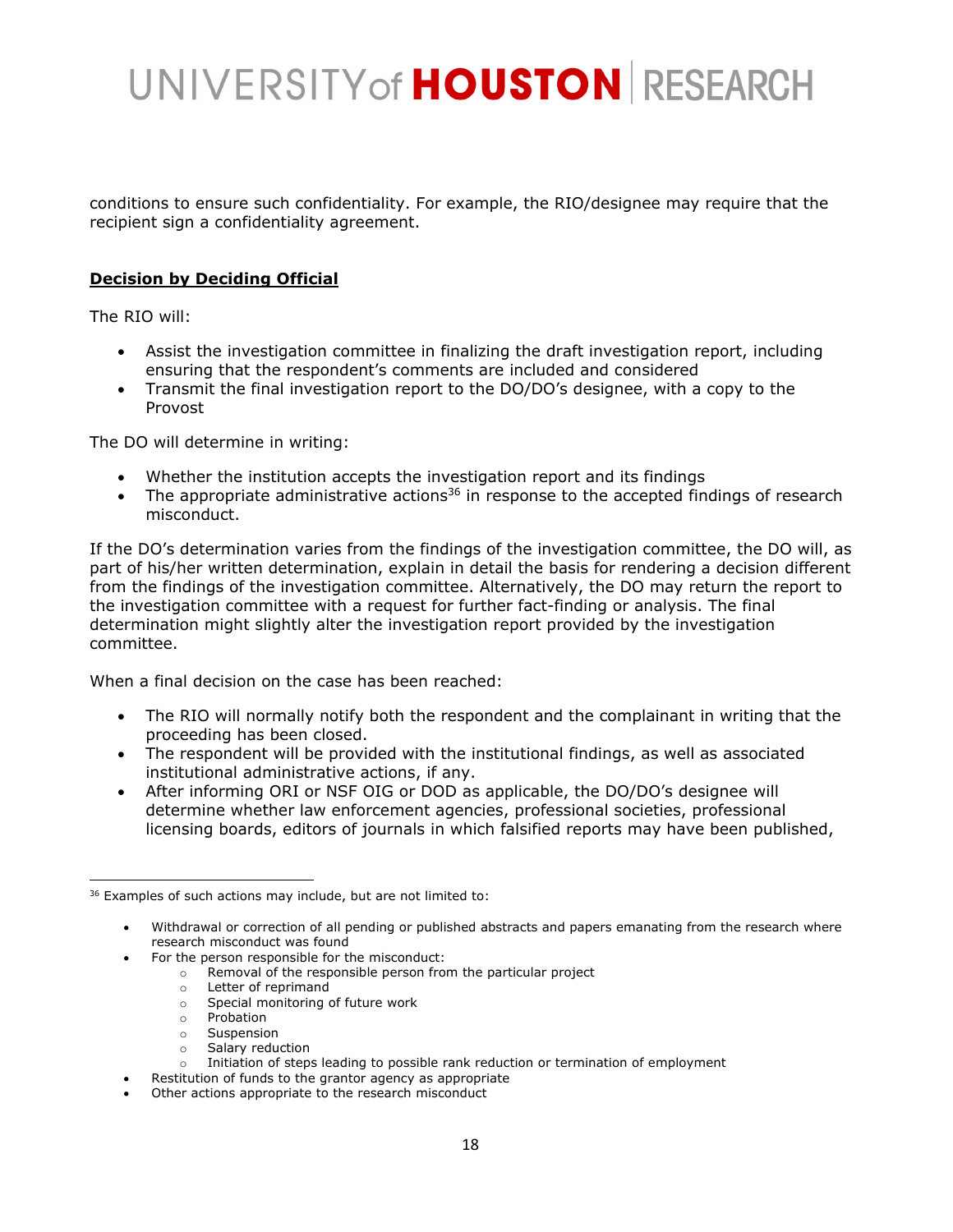collaborators of the respondent in the work, or other relevant parties should be notified of the outcome of the case.

 The RIO is responsible for ensuring compliance with all notification requirements of funding or sponsoring agencies

### **Appeals**

Within 15 calendar days of receipt of the findings, the respondent may appeal the decision in writing to the Deciding Official. The Deciding Official may request that the RIO reconvene the investigation committee to review the appeal or may require that a separate committee be convened to reopen the matter. Appeals related to PHS-funded research activities must be addressed within 120 calendar days.

### **Notice to ORI/OIG/DOD of Institutional Findings and Actions**

Unless an extension has been granted, the RIO must, within the allowed period for completing the investigation, submit to ORI or NSF OIG or DOD as applicable  $37$ :

- A copy of the final investigation report with all attachments
- A statement of whether the institution:
	- o Accepts the findings of the investigation report
	- o Found misconduct and, if so, who committed the misconduct
- A description of any pending or completed administrative actions against the respondent
- Investigation reports are provided to funding agencies based on agency requirements. Substantiated research misconduct in unfunded research is not federally reported, but might be reported externally based on the final administrative sanctions determined by the DO/designee (for example, journal retractions, collaborators, professional societies). In most of these cases, the full investigation report is not released.

#### **Reporting Premature Closures**

Generally, all inquiries and investigations will be carried through to completion and all significant issues will be pursued diligently.

The RIO must notify ORI in advance if there are plans to close a case at the inquiry, investigation, or appeal stage on the basis that:

- The respondent has admitted guilt, see **Admission of Misconduct**, above.
- A settlement with the respondent has been reached

Or for any other reason except:

 Closing of a case at the inquiry stage on the basis that an investigation is not warranted, or

<sup>37 42</sup> CFR 93.315